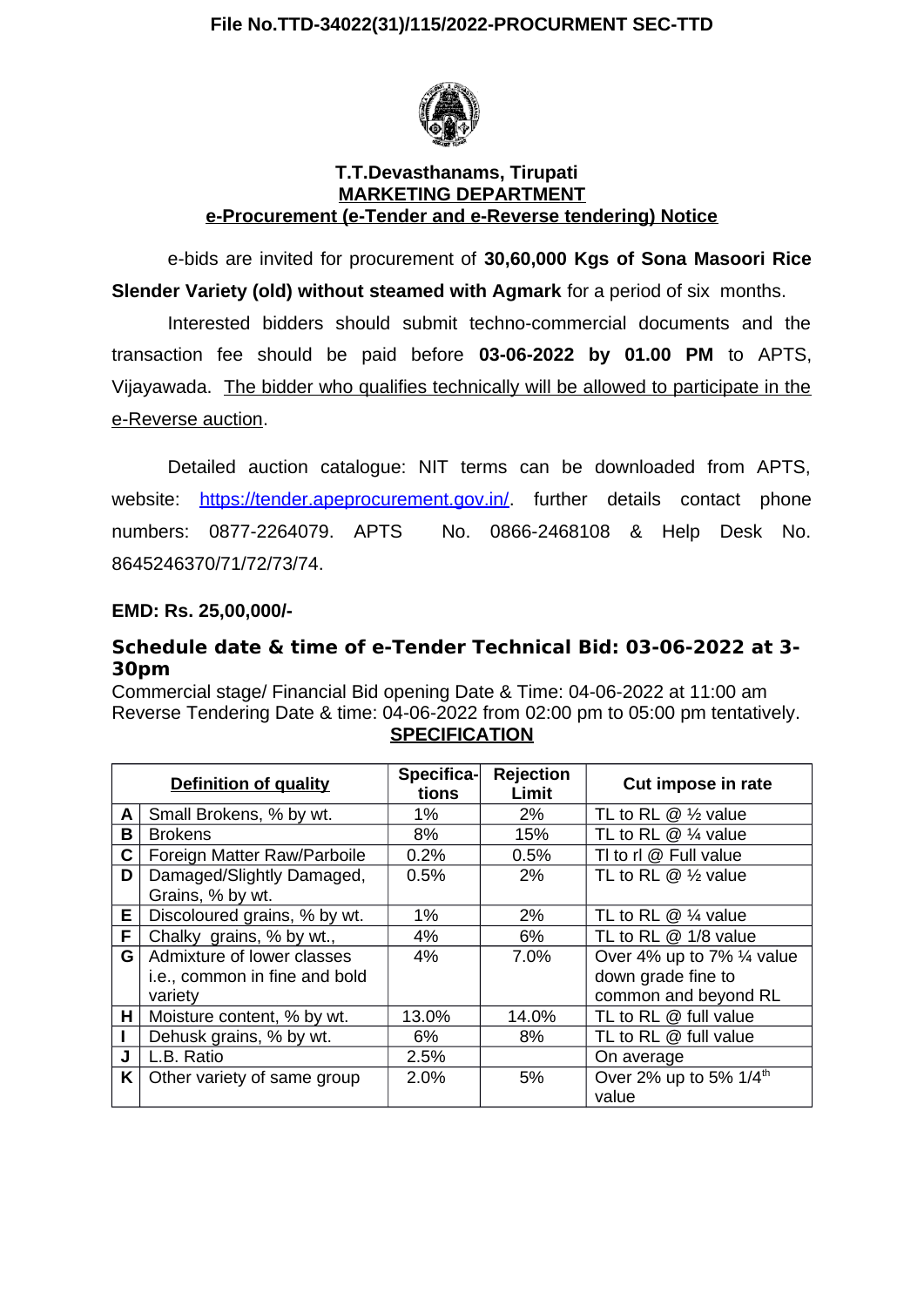## **List of Documents to be submitted by the Bidder**

**1.** The bidders who are desirous of participating in e-Tender and e-Reverse auction/reverse tendering shall register online as per procedure indicated in ANNEXURE- D and also to upload the following documents in the website of https://tender.apeprocurement.gov.in/.

- a) Certificates demonstrating experience for at one of the last three years as per proforma.
- b) Registration of the firm.
- c) GST registration
- d) PAN card & Income Tax returns for the last three years.
- e) The firm should have produce an evidence of having supplied bulk quantities of S.M. Rice (old) without steamed to any institute / firm for last six months in any one year of last three years. Copies of relevant invoices should be uploaded.
- f) Self declaration certificate (Annexure H).
- a) Declaration agreeing to abide all the terms and conditions of tender as per Annexure-I.
- h) Agmark certificate.

**2.** The Tenderer should upload **EMD through online only** prior to the date of e-Tender.<br>3. The Tende

The Tenderer should submit a lab report that confirming to the tender specifications of TTD as mentioned at tender condition No. 22. The lab report shall be issued by any of the NABL accredited lab only.

**4.** The entire document of NIT should be signed by the authorized representative of the firm and the same should be submitted to online.

In the Service of Lord Venkateswara

General Manager (Procurement)

Copy to file.